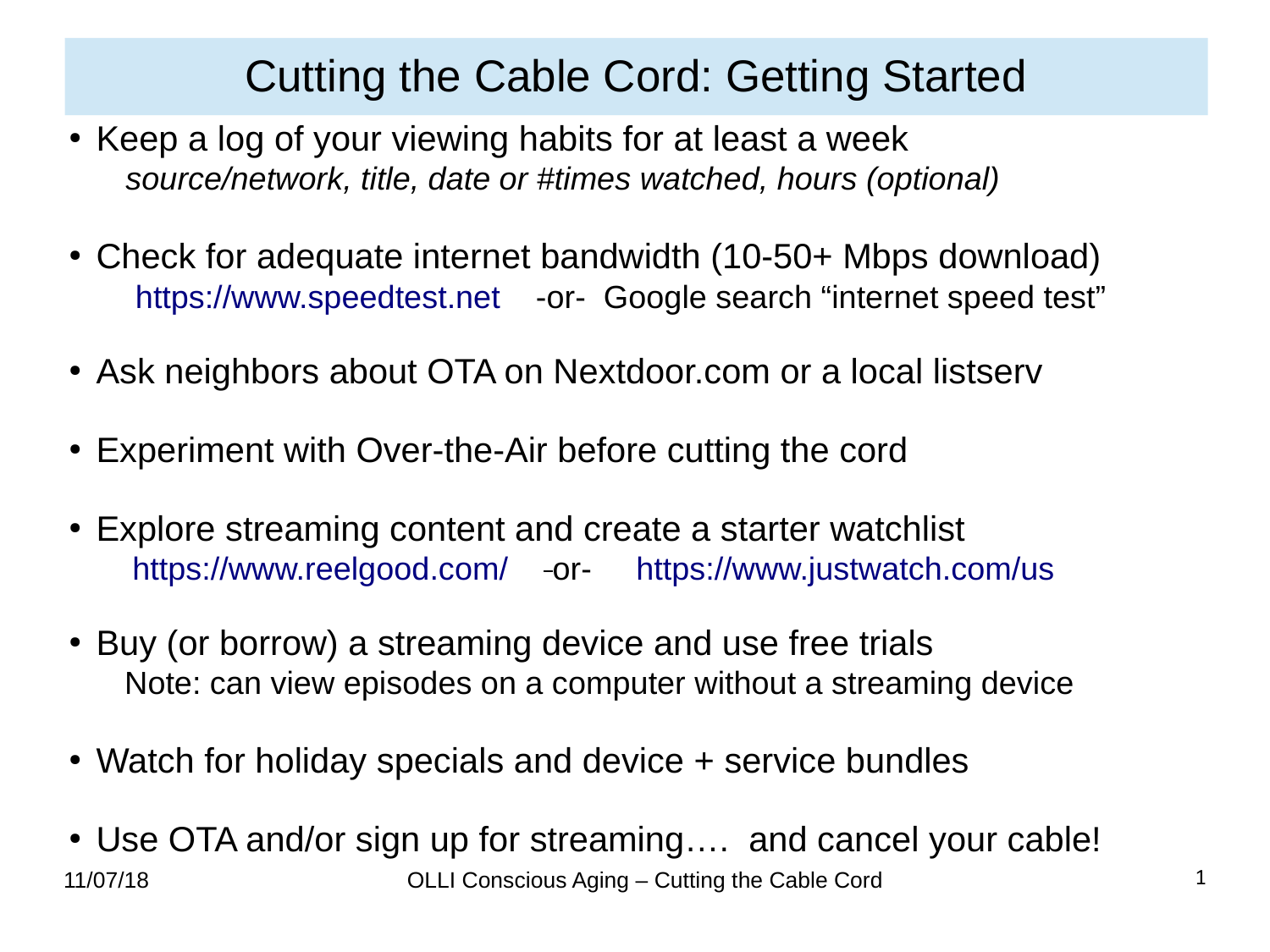## Over-the-Air (OTA) Reception

- Major networks broadcast over-the-air digital signals ABC, CBS, NBC, FOX, PBS
- Most viewers in our area can receive these with an indoor antenna
- Check these websites for signal reception at your location
	- https://www.antennaweb.org (shows location of stations on a map)
	- https://www.fcc.gov/media/engineering/dtvmaps
- Note distances to stations to choose optimal antenna
- Antennas (try indoor first), amplified (or not), \$40-\$70 (e.g. Mohu, 1byone)
- Connect antenna and use TV setup menu to scan for channels
- Antenna placement: trial and error at first different positions for "difficult" channels, may change with weather conditions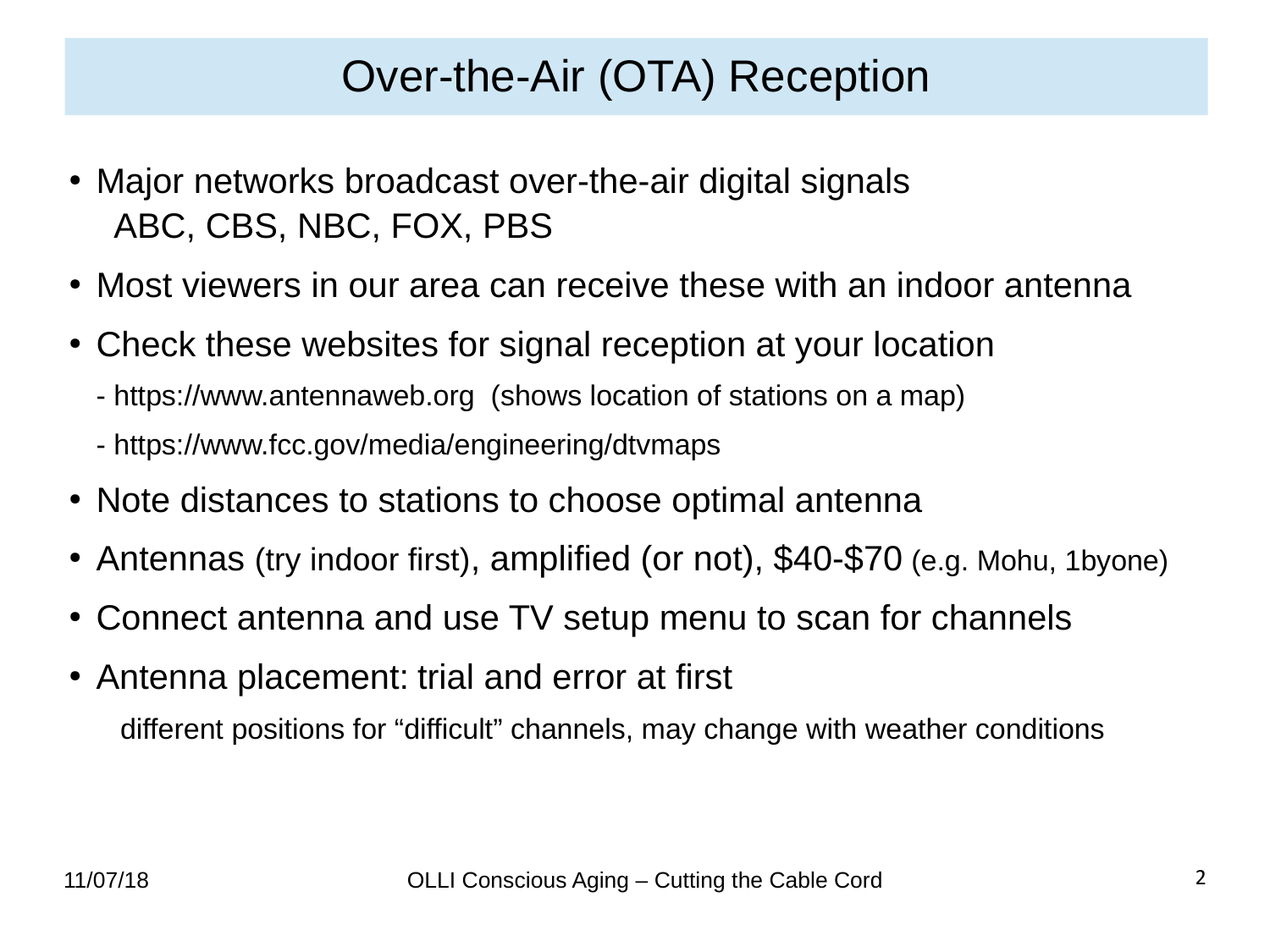## **Streaming Services**

| Service               | Price (month)       | <b>Free Trial</b> |
|-----------------------|---------------------|-------------------|
| Netflix               | \$8 SDx1, \$11 HDx2 | 30 day            |
| Amazon Prime Video    | \$13 or \$119/yr    | 7                 |
| Hulu                  | \$8, \$12           | 30 day            |
| Sling TV              | \$25, \$40          | 7 day             |
| Hulu with Live TV     | \$40                | 7 day             |
| YouTube TV            | \$40                | 7 day             |
| <b>CBS All Access</b> | \$6, \$10           | 7 day             |
| ESPN+                 | \$5 or \$50/yr      | 7 day             |
| Acorn TV              | \$5                 | 7 day             |
| PBS Passport          | \$5 or \$60/yr      |                   |
| DirecTV Now           | \$40 to \$70        | 7 day             |
| Philo                 | \$16, \$20          | 7 day             |